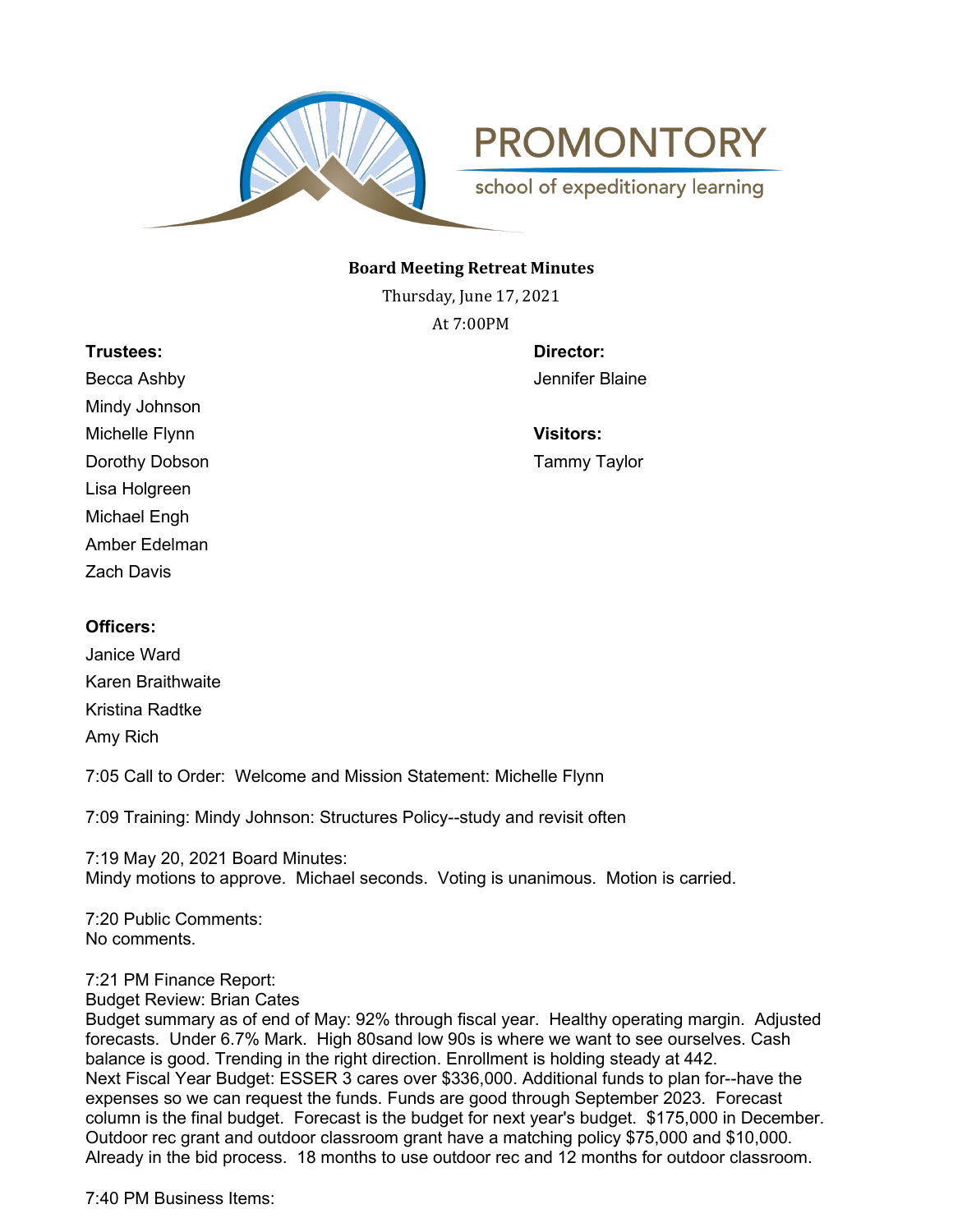Recognition of Employees: 5 years of service awards: Tami Gerbich, Fred Allen, Jenny Hinrichsen, Susan Bennett, Rikki Malone, Shawna Andreasen, Amanda Bradford (Not Present) MaryBeth Farrer (Not Present)

7:54PM Peach Days Parade--POP: Amy Rich. Need to complete 2 applications. Peach Days parade on Friday and Saturday. Debbie has someone to drive the trailer. But pending on someone to put together the float. Friday kids only, Saturday is float only. School needs to complete application. POP doing the advertising regarding parades. Remember that the float represents the school. Permission slip needs to be signed for those who walk in the parade. POP also needs to be approved for fundraiser date April 20-23rd 2022. POP will look into other fundraising options. Smiths, Amazon, Box Tops, used uniform sale. Will approve this evening. Any additional fundraisers will need to be on the August agenda.

8:07PM US History Committee: Create a vision statement. Meeting next week, June 24th at 7:00PM in person. Come with bullet points and a vision of what you want it to be. Committee: Dorothy Dobson, Zach Davis, Amber Edelman, Mindy Johnson, Lisa Holgreen, Michelle Flynn, Karen Braithwaite, Kristina Radtke, Glenna Petersen. Not choosing a curriculum for them.

### 8:20PM Policies to Review:

**Religious Resolutions:** Dorothy wants to know what is being taught to students. Read to students within the first couple of weeks of school. Resolution is on the website. Make sure the Utah State Religious Resolution hasn't changed. Add resolution to policy. Incorporate 53G-10-02 and 203 into policy: respecting religious beliefs or others make sure to accommodate other's religion. Add a section in the ethics section of the employee handbook.

**Reporting Arrests Policy:** Update new code. Change anyone who gets arrested should need to report, not just those that drive.

**Records Policy:** Needs revision. We don't administer tuberculin tests. It mentions the district. **Procedure to Review Complaints:** Change to Hold townhalls regularly. Comments to make updates.

8:36PM Medical Recommendations by School Personnel to Parents Policy: Change wording compared to Utah Code. More in the code now than when it was originally written. Table policy until August.

8:39PM Library and Computer Use Policy: Included chats and web as where they can use under teacher direction.

Michelle motions to approve. Lisa seconds. Motion is unanimous. Motion is carried.

8:41PM Audit Committee Members and Terms: members who serve on finance committee, they will also serve on the audit committee.

Michael motions to approve. Dorothy seconds. Voting is unanimous. Motion is carried.

8:42 Ratify Director: A lot of positive comments from staff from the survey that was sent out. Dorothy motions to approve. Mindy seconds. Voting is unanimous. Motion is carried.

8:44PM Next School Year Fundraisers:

Mindy motions to approve. Zach seconds. Voting is unanimous. Motion is carried.

8:45PM Ratify Board Members & Terms: Stephanie Quintero has stepped down from being a board member.

Amber Edelman: Board Chair Mindy Johnson: Vice President Lisa Holgreen: trustee --1 more year Michelle Flynn: Trustee--1 more year Janie Ward: Officer--1st year